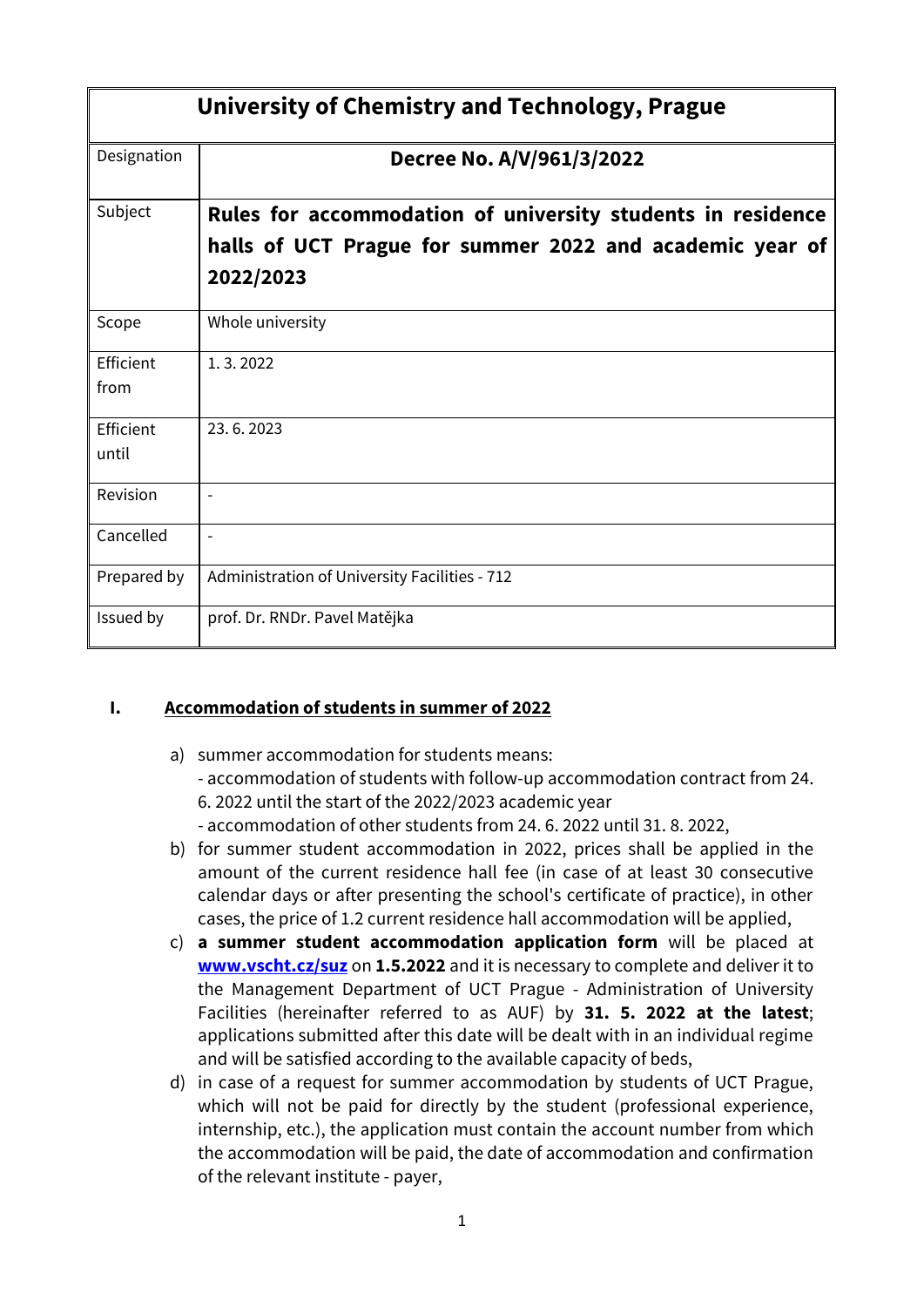- e) assessment of applications and **information on the allocation of residence hall vacancies** during the summer student accommodation will be posted on **[www.vscht.cz/suz](http://www.vscht.cz/suz)** on **6. 6. 2022**,
- f) summer accommodation contracts shall be signed no later than on the first day of the accommodation in the relevant UCT residence hall, i.e. by 26.6.2020.
- g) students who have completed their 3rd year of bachelor's degree and have applied for a successive Master's degree, as well as students who have completed their master's degree and have already applied for PhD studies (i.e. those who have temporarily lost the student status) will be treated identically as regular students.

# **II. Student accommodation in the academic year of 2022/2023**

#### **1) Timetable for processing of applications and conditions for the allocation of beds in UCT residence halls in the academic year of 2022/2023**

- a) **For students accommodated in the academic year of 2021/2022:**
	- **-** Accommodation requests must be electronically submitted directly in the ISKAM reservation system at **[www.ubytovani.vscht.cz](http://www.ubytovani.vscht.cz/)** within the period of **1. 4. 2022 – 30. 4. 2022,**
	- Assessment of applications shall be published at **[www.vscht.cz/suz](http://www.vscht.cz/suz)** on **6. 5. 2022**,
	- students already assigned to a residence hall and wishing to stay in their current room will book a bed in the period of **6. 5. - 16. 5**. **2022**,
	- students already assigned to a residence hall and wishing to stay in another but their current room will book a bed in the period of **20. 5. - 31. 5. 2022**,
	- students already assigned to a residence hall and wishing to stay partner accommodation and single rooms must be handled in person at the AUF Operational Department in the period of **6. 5. - 16. 5. 2022**,
	- Accommodation contracts are to be picked up and signed on the day of enrolment (from the date of the validity of the new contract) in the relevant residence hall.

# b) **for incoming 1st years and new applicants from higher years:**

- The **application for accommodation** in UCT residence halls must be electronically submitted for processing directly in the ISKAM reservation system at **[www.ubytovani.vscht.cz](http://www.ubytovani.vscht.cz/) from 1. 7. 2022 on –** but no later than **on 1. 8. 2022** (in justified cases, it is possible to send a request in writing or to process it directly at the AUF Operational Department)
- **- the condition and prerequisite for the processing of an application for accommodation is the payment of a non-refundable administrative fee of 400, - CZK** (no. 156 290 139/0300, the variable symbol is the birth number); the payment can be made by bank transfer or online via GoPay payment gateway directly from the ISKAM accommodation system, but no later than 5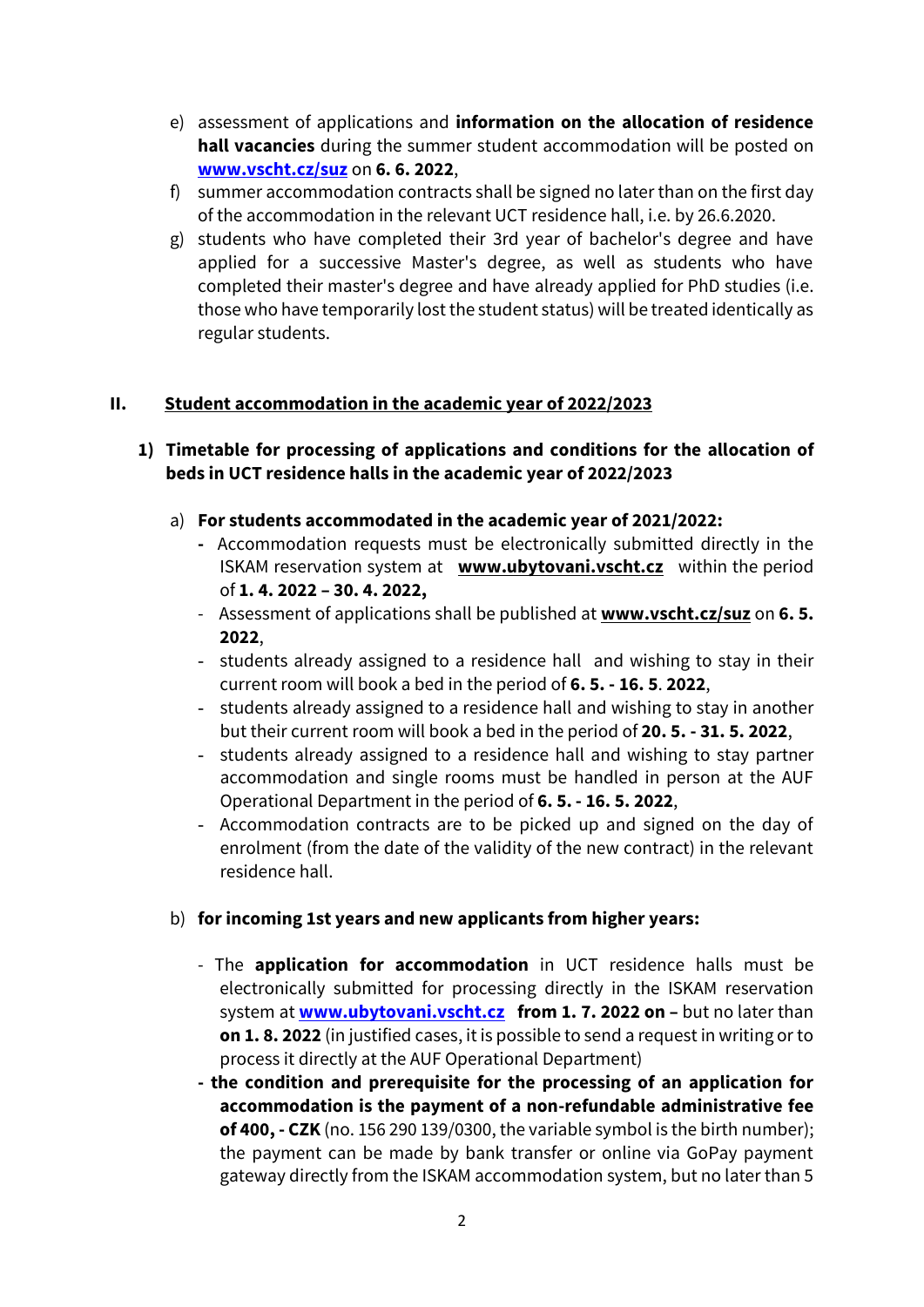calendar days after the request is sent; requests without the administrative fee paid will be excluded,

- **the results of the assessment of applications submitted by 1.8. 2022** and the information related to the date of enrolment into a residence hall will be published at **[www.vscht.cz/suz](file:///C:/Users/prihodaa/Documents/%20Users%20Castner%20AppData%20Local%20Microsoft%20Windows%20Internet%20Files%20Content.OutlookCMU0PCY) on 10. 8. 2022;** the allocation of accommodation becomes binding for AUF at the moment when the student is enrolled for study,
- **-** applications (including administrative fees) received after this date will be evaluated according to valid bed allocation criteria as the requests submitted after the deadline and will be evaluated upon the completion of the registrations in all faculties,
- Accommodation decrees will be available for collection on the day of boarding at the SÚZ Operations Department (Sázava dormitory) - the Accommodation contract will be signed at the assigned dormitory upon boarding the dormitory, in electronic or paper form.
- upon arrival at a residence hall, new applicants will be required to submit a written consent of their bank to direct debit
- requests for accommodation related to additional enrolment to study will be dealt with in a special mode according to the current capacity options.

# c) **for other applicants during the 2022/2023 academic year**

- **applications for accommodation** in a residence hall must be submitted for processing to the AUF Operational Department (Sázava College),
- **- the condition and prerequisite for the processing of an application for accommodation is the payment of a non-refundable administrative fee of 400, - CZK** (bank account no. 156 290 139/0300, the variable number is the client's personal identification number or birth number),
- upon arrival at a UCT residence hall, new applicants will be required to submit a written consent of their bank to direct debit.

# **2) Distribution of total student bed capacity among individual groups of students**

For accommodation of students in the academic year of 2022/2023, AUF will have available the bed capacity of 1 486 beds in various categories (see **[www.vscht.cz/suz](http://www.vscht.cz/suz)** ), this capacity includes:

- 860 beds for senior students,
- 370 beds for first-year students, who have been admitted to the UCT Prague,
- 180 beds for students studying under a UCT Prague program: Mundus, Erasmus, postdoc etc. (to be dealt with in a special mode),
- 40 beds for self-payers from abroad,
- 36 beds for students admitted to the University of Chemical Technology Prague during additional enrolment.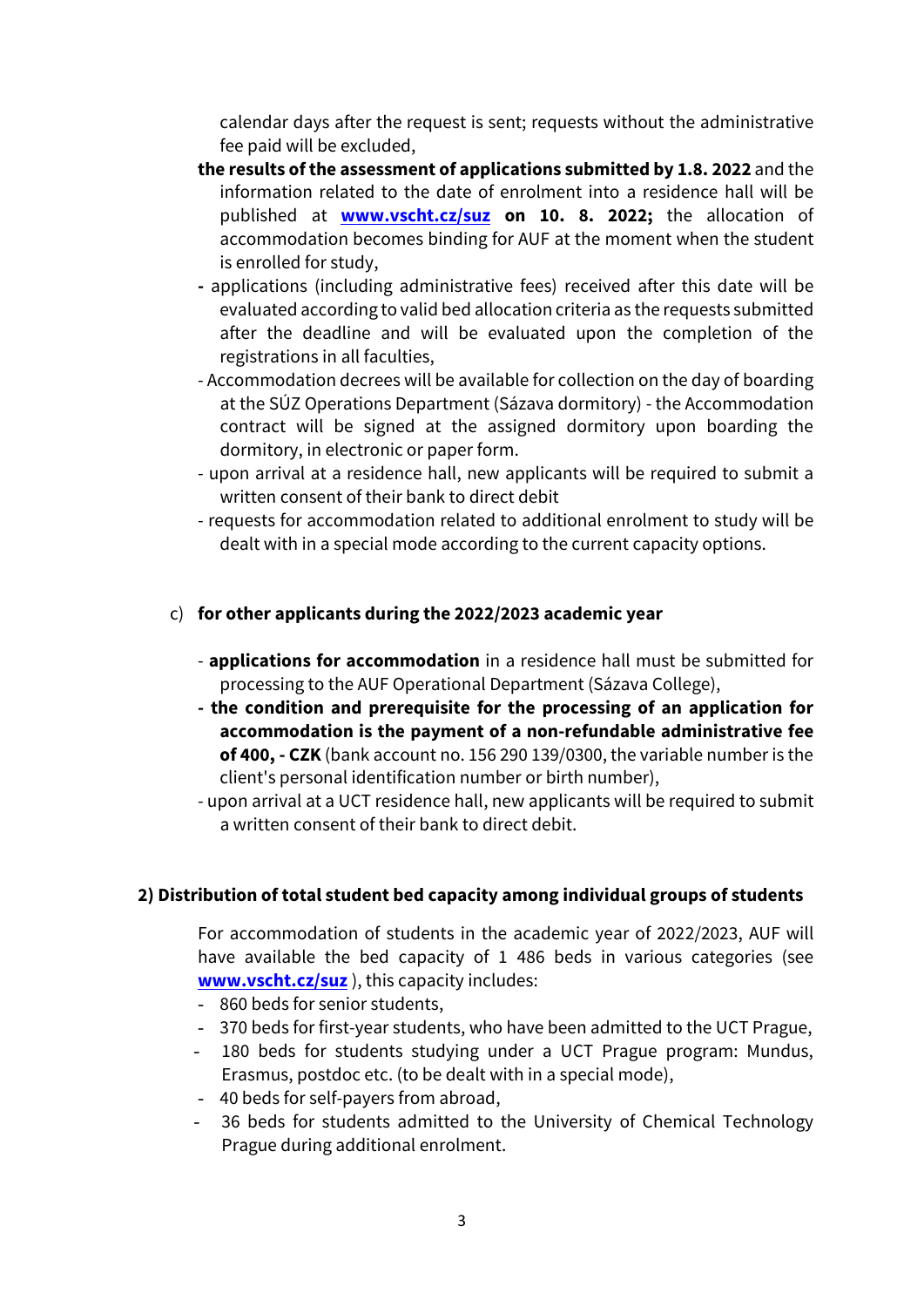#### **Student accommodation in the academic year of 2022/2023**

a) time accessibility from the place of permanent residence to Prague 6 - Vítězné náměstí

| time accessibility | number of points |
|--------------------|------------------|
| - within 60 min.   | 0                |
| $-61 - 70$ min.    | 2                |
| $-71 - 80$ min.    | 4                |
| $-81 - 90$ min.    | 8                |
| $-91 - 100$ min.   | 10               |
| $-101 - 140$ min.  | 14               |
| $-141 - 180$ min.  | 20               |
| 181 min. and more  | 26               |

*Note: processed according to the current databases ABUS, IDOS, and PID (including public transport in Prague)*

| b)           | vear                                                                                          |     |
|--------------|-----------------------------------------------------------------------------------------------|-----|
|              | - Doctoral degree program                                                                     | 10  |
|              | - 2nd year of follow-up Master's program                                                      | 8   |
|              | - 1st year of follow-up Master's program                                                      | 6   |
|              | - 3rd year of follow-up Bachelor program                                                      | 4   |
|              | - 2nd year of follow-up Bachelor program                                                      | 2   |
| $\mathsf{C}$ | social aspects (must be supported by relevant documents)                                      | 30  |
| $\mathsf{d}$ | social aspects (must be supported by relevant documents)                                      | 30  |
| e)           | other criteria                                                                                |     |
|              | - applicants repeatedly failing to comply with their obligations in relation to<br><b>AUF</b> |     |
|              | (late payment of accommodation fees, etc.)                                                    | -30 |
|              | - applicants expelled from a residence hall in the academic year f 2018/2019 -20              |     |

- applications for accommodation delivered to AUF after the deadline -10

#### **4) Other provisions**

- a) **accommodation of applicants from other universities** will be resolved only after meeting the needs of the students of UCT Prague, or on the basis of reciprocity,
- b) **new applicants** for accommodation in UCT Prague residence halls are obliged to pay a **non-refundable administrative fee of 400,- CZK** (account no. 156 290 139/0300, the variable symbol is the birth number or personal ID number); no request for accommodation shall be processed without paying the administrative fee.
- c) for the academic year of 2022/2023, it is possible to apply for accommodation: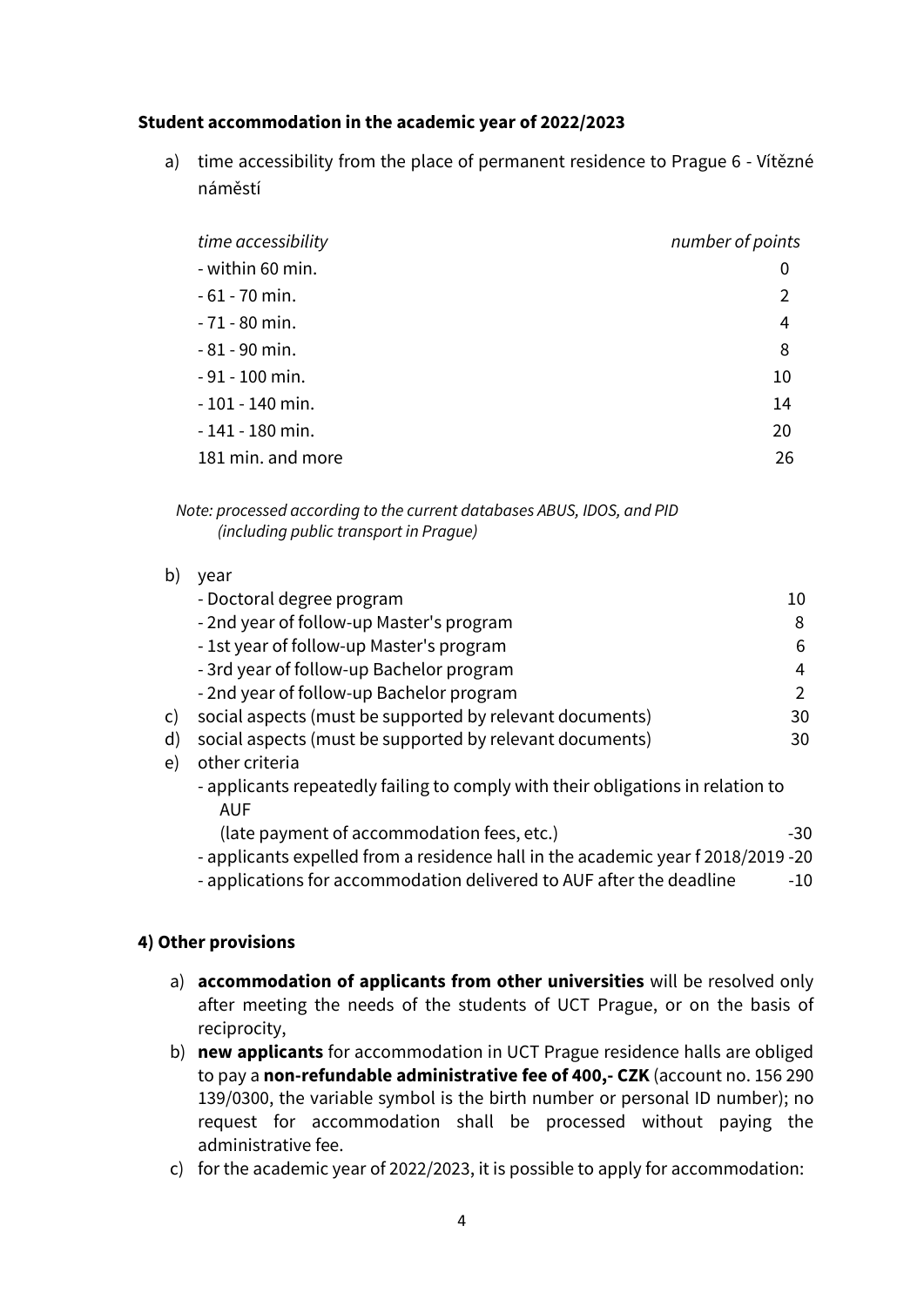- **for the academic year (9/2022 - 6/2023)** and subsequently, in case of interest, to request summer accommodation; in this case, the payment for summer accommodation is 1.2 of the current accommodation fee,
- **- for the period of the calendar year (9/2022 - 8/2023);** the payment for the whole period of accommodation is then fixed and guaranteed in the amount of the current accommodation fee,
- d) **payment of accommodation** fees and other charges related to accommodation is made **by direct debit;** before entering accommodation, new applicants will be required to present a written consent of their bank to direct debit; the aforementioned acknowledgment must be provided when starting the accommodation in the UCT residence halls; the AUF bank **account number for direct debit for accommodation services is 156 290 139/0300;** cash payments (or credit cards) will only be accepted in case of accommodation lasting fewer than three calendar months; individual cases shall be handled only on the basis of an approved written request addressed to the Operational Department of AUF,
- e) **any applicant assigned a bed and failing to enrol into the residence hall without written justification is obliged to pay the amount of the monthly residence hall accommodation fee (the cancellation of accommodation shall be accepted without sanctions by 26. 8. 2022 at the latest),**
- f) **deferred boarding** (boarding after the deadline) must always be communicated in writing or electronically to the AUF Operational Department by **2. 9. 2022**  the accommodation fee is to be charged from **15. 9. 2022**; Boarding a residence hall can be delayed up to **30. 9. 2022.** In that case, **12. 9. 2022** is the date when it is necessary to pay a **deposit of 4 000, - CZK** (date of crediting it to the account of AUF), from which the first residence fee shall be paid (bank account no. 156 290 139/0300, the variable number is the client's personal identification number),
- g) the request for accommodation is supplemented by an optional reference to a "contact person" for unexpected and unforeseen circumstances - we recommend completing it,
- h) any appeals and unspecified individual cases and requirements that are not taken into account and described in the rules specified above are to be addressed to the AUF Director's Secretariat (K Verneráku 950, 148 28 Praha 4 - Kunratice)
- i) **submitting an application for accommodation does not constitute any legal claim to be accommodated,**
- j) all residents gain an access to their Student account directly in the accommodation system ISKAM; here, it is possible to monitor the list of accommodation, account status, etc. and the basic data,
- k) accommodation decrees for new applicants can be picked up on the day of arrival at the AUF Operational Department, accommodation contracts shall be prepared to be picked up and signed on the day of arrival at the relevant residence hall, in electronic or paper form.
- l) you can find up-to-date information at **[www.vscht.cz/suz](http://www.vscht.cz/suz)** or it will be provided to you by employees of the AUF Operational Department,